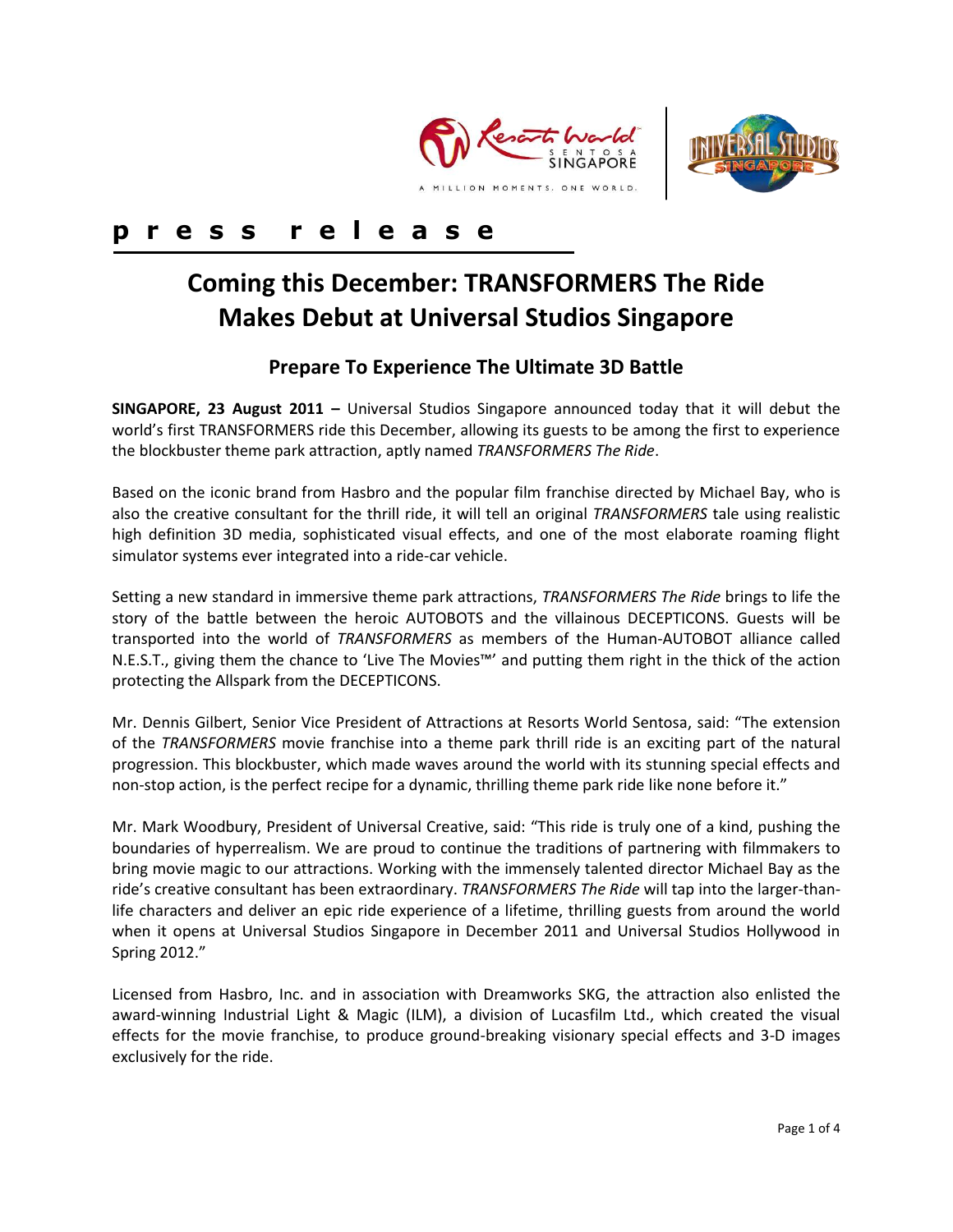*TRANSFORMERS The Ride* at Universal Studios Singapore, Southeast Asia's first and only Universal Studios theme park, will reside in the *Sci-Fi City* zone, which is also currently home to the world's tallest dueling roller coasters – *Battlestar Galactica: Human* and *Battlestar Galactica: Cylon*.

A brand new blog dedicated to everything *TRANSFORMERS The Ride* has also been set up as a one-stop destination for the latest information, updates, behind-the-scenes stories and sneak peeks of the attraction, at [http://tftheride.rwsentosablog.com.](http://tftheride.rwsentosablog.com/)

Guests who wish to experience *TRANSFORMERS The Ride* this December can contact their preferred travel agents for the best deals to Resorts World Sentosa and Universal Studios Singapore, or visit [www.rwsentosa.com](http://www.rwsentosa.com/) to make their reservations.

*TRANSFORMERS*, the first in the film's trilogy, debuted in 2007 and garnered three Academy Award® nominations. The first sequel, *TRANSFORMERS: Revenge of the Fallen*, opened in 2009 and earned an Academy Award® nomination. The third film in the franchise, *TRANSFORMERS: Dark of the Moon*, opened on 29 June 2011 with stellar box office results worldwide. The three *TRANSFORMERS* films were directed and jointly executive produced by Michael Bay and Steven Spielberg, and released by Paramount Pictures. Spielberg also serves as creative consultant to Universal Studios Singapore.

- Ends -

#### **About Resorts World Sentosa**

Resorts World Sentosa (RWS), Singapore's first integrated resort is located on the resort island of Sentosa. Spanning 49 hectares, the resort has welcomed over 15 million visitors since it opened in January 2010. RWS is home to the region's first-and-only Universal Studios theme park, a casino, luxurious accommodation in four unique hotels, the Resorts World Convention Center, celebrity chef restaurants as well as specialty retail outlets. The resort also offers entertainment ranging from its resident theatrical circus spectacular Voyage de la Vie, to public attractions such as the Crane Dance and the Lake of Dreams. Resorts World Sentosa is currently developing the second phase of the Resort. Upon completion, RWS will open the Maritime Experiential Museum and Aquarium, the Marine Life Park, a destination spa and two additional hotels. Resorts World Sentosa is wholly owned by Genting Singapore, a company of the Genting Group.

For more information, please visi[t www.rwsentosa.com.](http://www.rwsentosa.com/)

#### **About Universal Parks & Resorts**

Universal Parks & Resorts (UPR), a unit of Comcast Corporation's NBCUniversal, encompasses today's most relevant and popular entertainment experiences, creating emotional connections with guests around the world. Each year, millions of guests visit UPR theme parks to experience thrilling, worldfamous attractions that use ground-breaking technology and cannot be found anywhere else. Universal Studios is a globally respected and internationally renowned theme park brand. With three-time Academy Award winner Steven Spielberg as creative consultant, its theme parks are known for some of the most thrilling and technologically advanced "ride-the-movies" motion picture and television showbased attractions. NBCUniversal owns and operates a valuable portfolio of news, sports and entertainment networks; Universal Studios, a premier motion picture company; significant television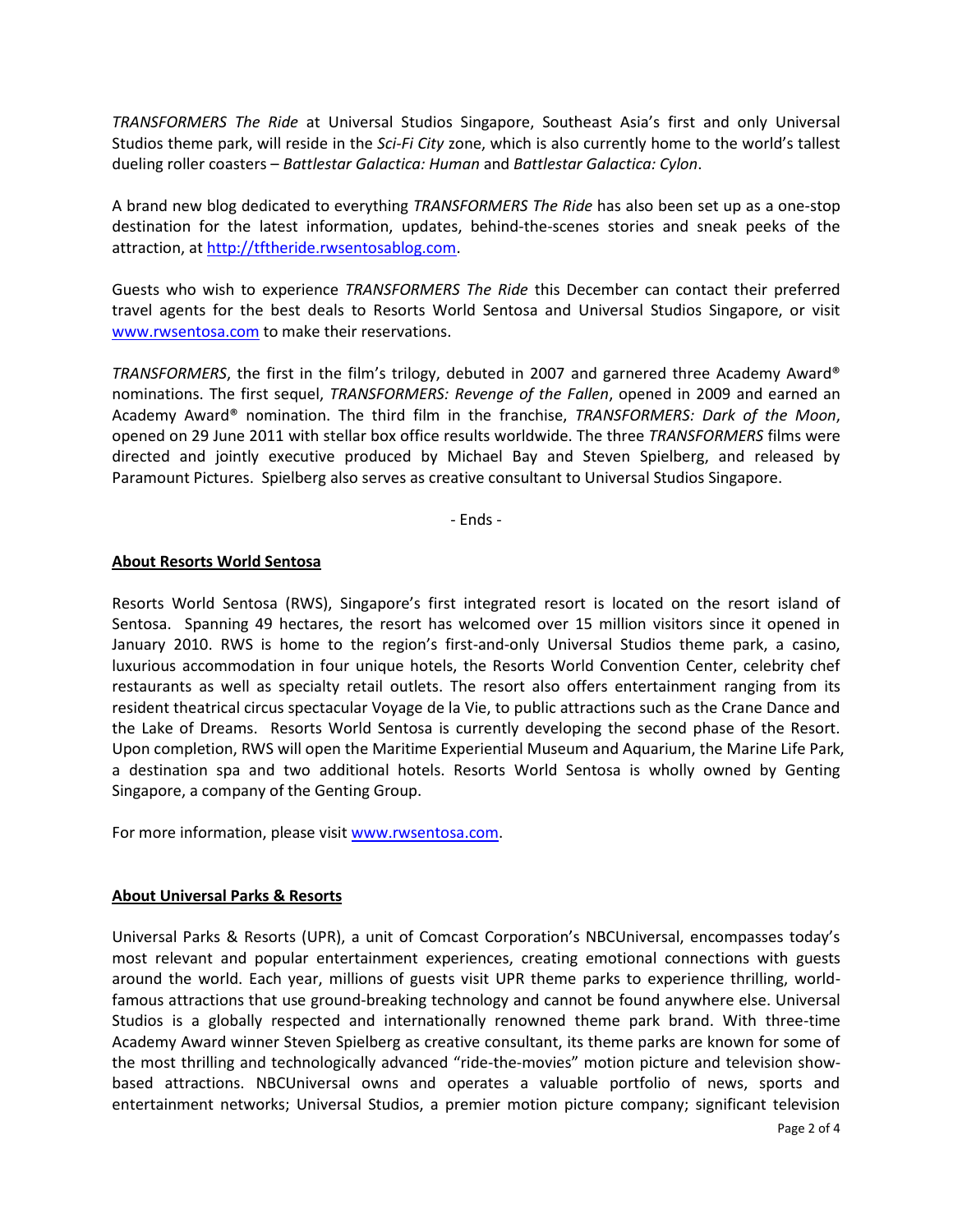production operations; a leading television stations group; and world-renowned theme parks. NBCUniversal is 51%-owned by Comcast, with 49% owned by General Electric.

#### **About Hasbro**

Hasbro, Inc. (NASDAQ: HAS) is a branded play company providing children and families around the world with a wide-range of immersive entertainment offerings based on the Company's world class brand portfolio. From toys and games, to television programming, motion pictures, video games and a comprehensive licensing program, Hasbro strives to delight its customers through the strategic leveraging of well-known and beloved brands such as TRANSFORMERS, LITTLEST PET SHOP, NERF, PLAYSKOOL, MY LITTLE PONY, G.I. JOE, MAGIC: THE GATHERING and MONOPOLY. Come see how we inspire play through our brands at http://www.hasbro.com. © 2010 Hasbro, Inc. All Rights Reserved.

#### **MEDIA CONTACTS:**

**Resorts World Sentosa** Clement Ng / Robin Goh Tel: + 65 6577 9761 / +65 6577 9778 [clement.xjng@rwsentosa.com](mailto:clement.xjng@rwsentosa.com) / [robin.goh@rwsentosa.com](mailto:robin.goh@rwsentosa.com)